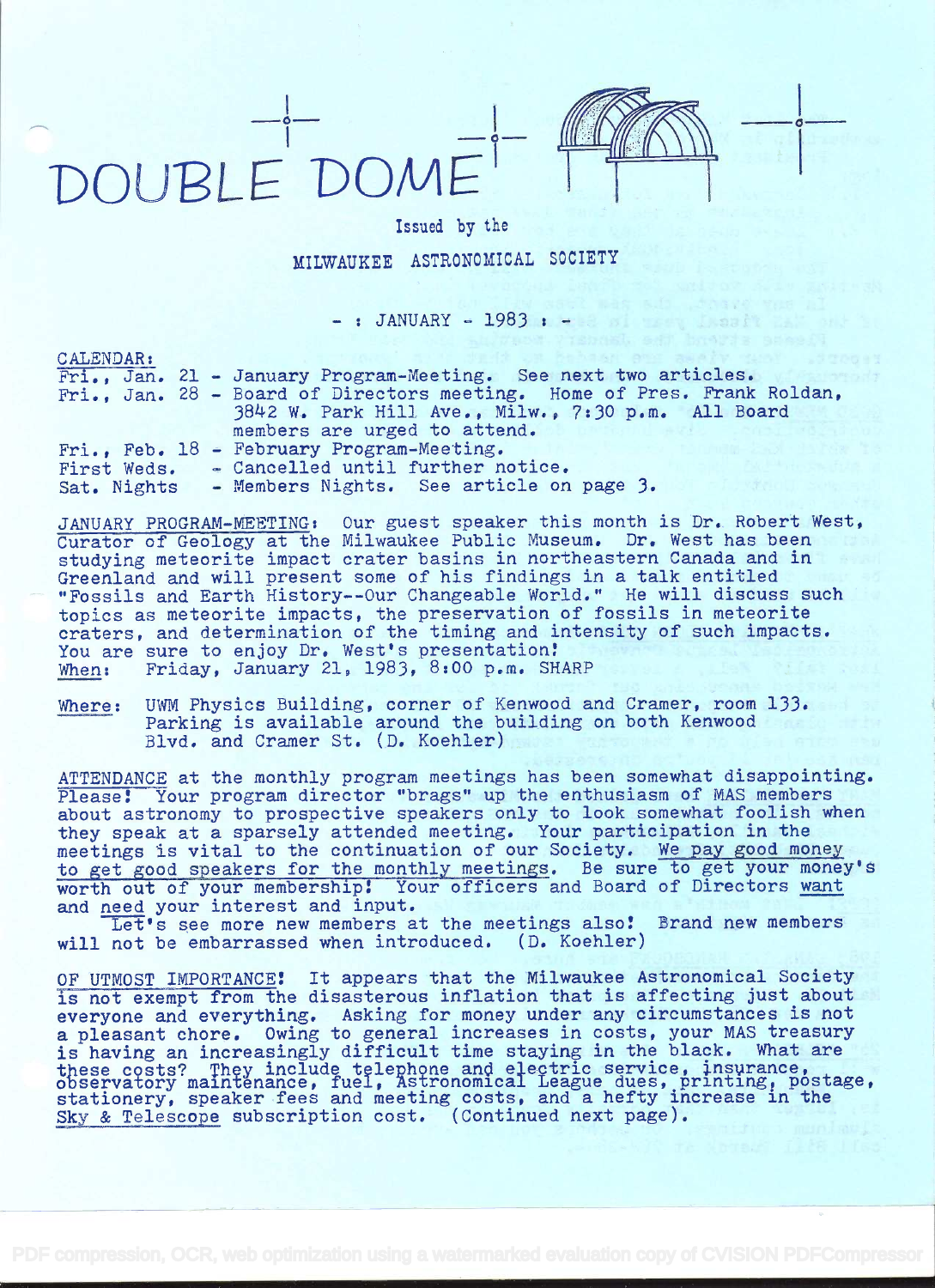The last MAS membership dues increase was approved by the general membership in May of 197k.

President Frank Roldan presented two proposals at the December meet-

- ing:<br>1.) Increase dues for general membership to \$30/year with proportional increases in the other dues categories.
	- 2.) Leave dues as they are now but drop the Sky & Telescope subscrip-<br>ion. (Individual subscriptions are  $$18/yr$ ). (Individual subscriptions are  $$18/yr$ ).

The proposed dues increase will be discussed at the January Program-Meeting with voting for final approval in the near future.

In any event, the new fees will not be in effect before the beginning of the MAS fiscal year in September.

Please attend the January meeting and hear Treas. Jim Toeller's report. Your views are needed so that this important issue can be thoroughly discussed. And keep in mind the benefits the MAS offers.

GOOD NEWS! The 26" telescope fund has been increased by two very generous contributions. Five hundred dollars was received from Apollo Fund Limited of which MAS member Orin Purintun is President. The same Fund contributed a substantial amount last January. Another \$500 was received from the Johnson Controls Foundation. Nearly \$4,000 was contributed by members and other sources last year!

What other word can express the appreciation of the Milwaukee Astronomical Society but the word thanks? These generous contributors who have financially helped with the project can believe that every cent will be used towards completion of a magnificant scientific instrument which will be used to serve not only the MAS but the community as well.

WHAT'S NEW WITH ALCON '84? Remember that idea to sponsor the 1984 National Astronomical League Convention (code named ALCON) you heard so much about last fall? Well, a letter has been sent to AL President Jerry Sherlin in New Mexico announcing our formal bid for the convention and we're waiting to hear his response. Approximately 20 MAS members have agreed to help with planning this gala event next year in June, July, or August. We could use more help on a temporary "stand-by" basis. How about you? Contact Dan Koehier if you're interested.

MANY NEW MEMBERS have joined the Milwaukee Astronomical society in recent months. The newest stars in the MAS galaxy are: Carl Edquist, Cedarburg; Michael Fanello, Milwaukee; Justin Holmes, dad Jack, mom Jennifer, Milwaukee; James Rieboldt, Greendale; John Weber, daughters Linda and Hope, son Tad, Mequon.

ooPS: Last month's new member Maureen Haggenis should have been introduced as Maureen Higgins.

1983 CANADIAN HANDBOOKS are here. You may pick up your pre-ordered copy at the January Program-Meeting or at the home of Treas. Jim Toeller, 407 W. Mall Rd., Glendale. The price is \$5.00 per copy.

A few 1982 Handbooks are still available at a reduced price.

26" TELESCOPE NEWS: The mirror is nearly finished. When completed, it will require transportation from Arizona.

Meanwhile, back at home, people with access to large machinery, that is, larger than that normally found in the home, are needed to machine large aluminum castings. Or perhaps you can arrange to get the work done. Please call Bill Tuerck at 782-28kk.